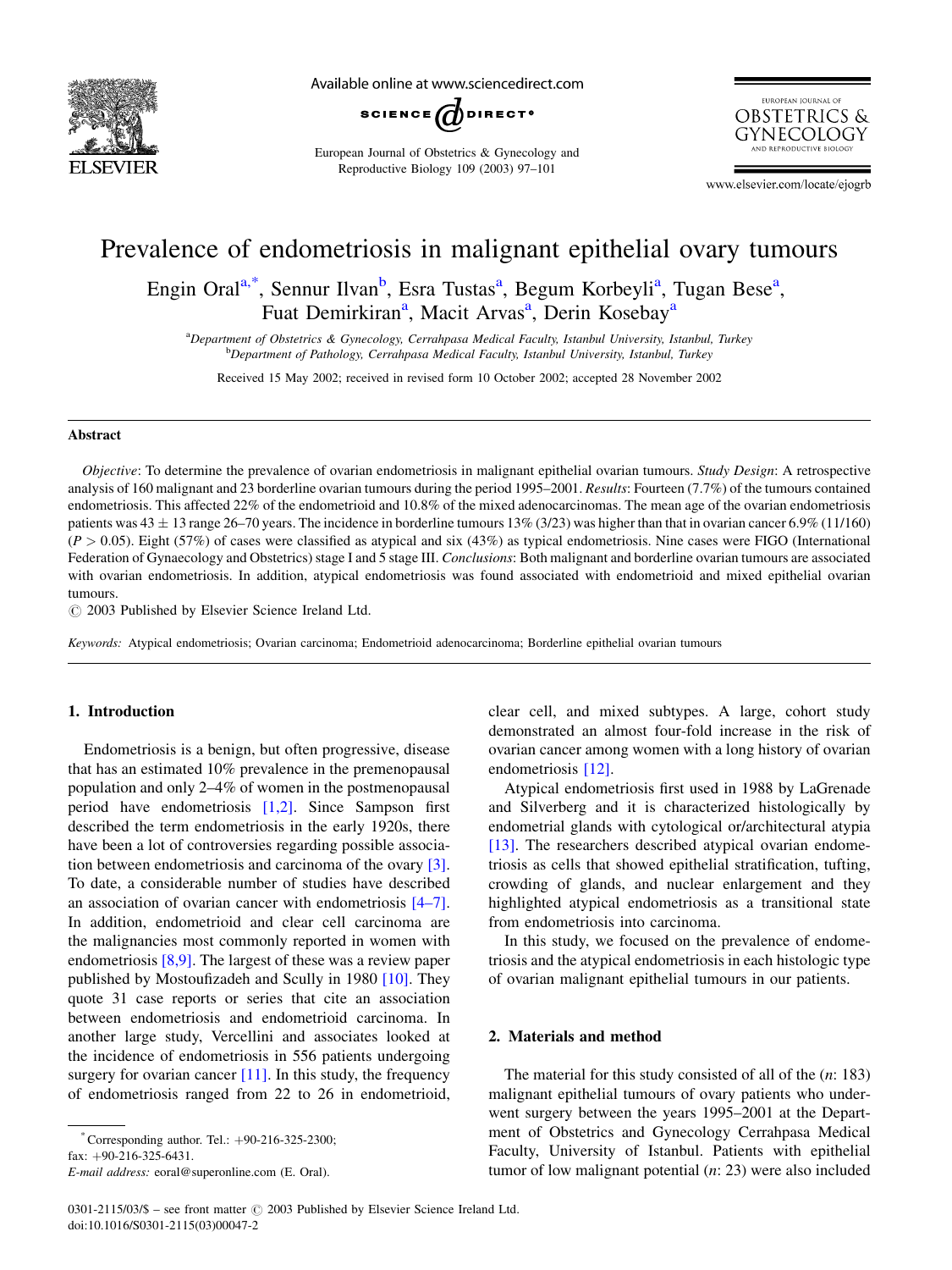to this study. Each case was staged according to the current International Federation of Gynecology and Obstetrics (FIGO) staging system. Histologic classification of ovarian cancer was based on the World Health Organization classification of ovarian tumours [\[14\].](#page-3-0) Tumours were assigned to the mixed epithelial category only when a second component represented 25% or greater of the sampled tumor tissue. All the slides of 183 cases were reviewed by one of the authors (SI). The presence of ovarian endometriosis (endometrioma or peritoneal endometrioisis) was determined by reviewing the hematoxylin and eosin stained sections of resected specimens. Coexistence of ovarian endometriosis was identified by confirming the presence of glandular epithelium accompained by endometrioid stroma in the ovaries. In the present study, ''malignant epithelial ovarian tumours associated with endometriosis'' was defined as follows: (1) presence of malignant epithelial ovarian tumours and endometriosis identified histopathologically in the same ovary; (2) presence of endometriosis in one ovary and that of malignant epithelial ovarian tumours in the contralateral ovary.

The diagnosis of atypical endometriosis was based on the histopathological criteria designated by LeGrenade and Silverberg, and Czernobilsky and Morris, [\[13,15\].](#page-3-0) These features included eosinophilic cytoplasm; large hyperchromatic or pale nuclei with moderate to marked pleomorphism; increased nuclear to cytoplasmic ratio; cellular crowding and stratification or tufting. The cases that contain three or more of these criteria were classified as atypical endometriosis (Fig. 1)

Hendrickson and Kempson's criteria were used to diagnose the various types of endometrial metaplasia [\[16\]](#page-3-0). According to this classification, ciliated, eosinophilic, mucinous, papillary, squamous, hobnail, and clear cell metaplasia were identified.



Fig. 1. Atypical endometriosis characterized by striking epithelial tufting, stratification, and nuclear atypia. Hematoxylin and eosin stain, original magnification  $400\times$ .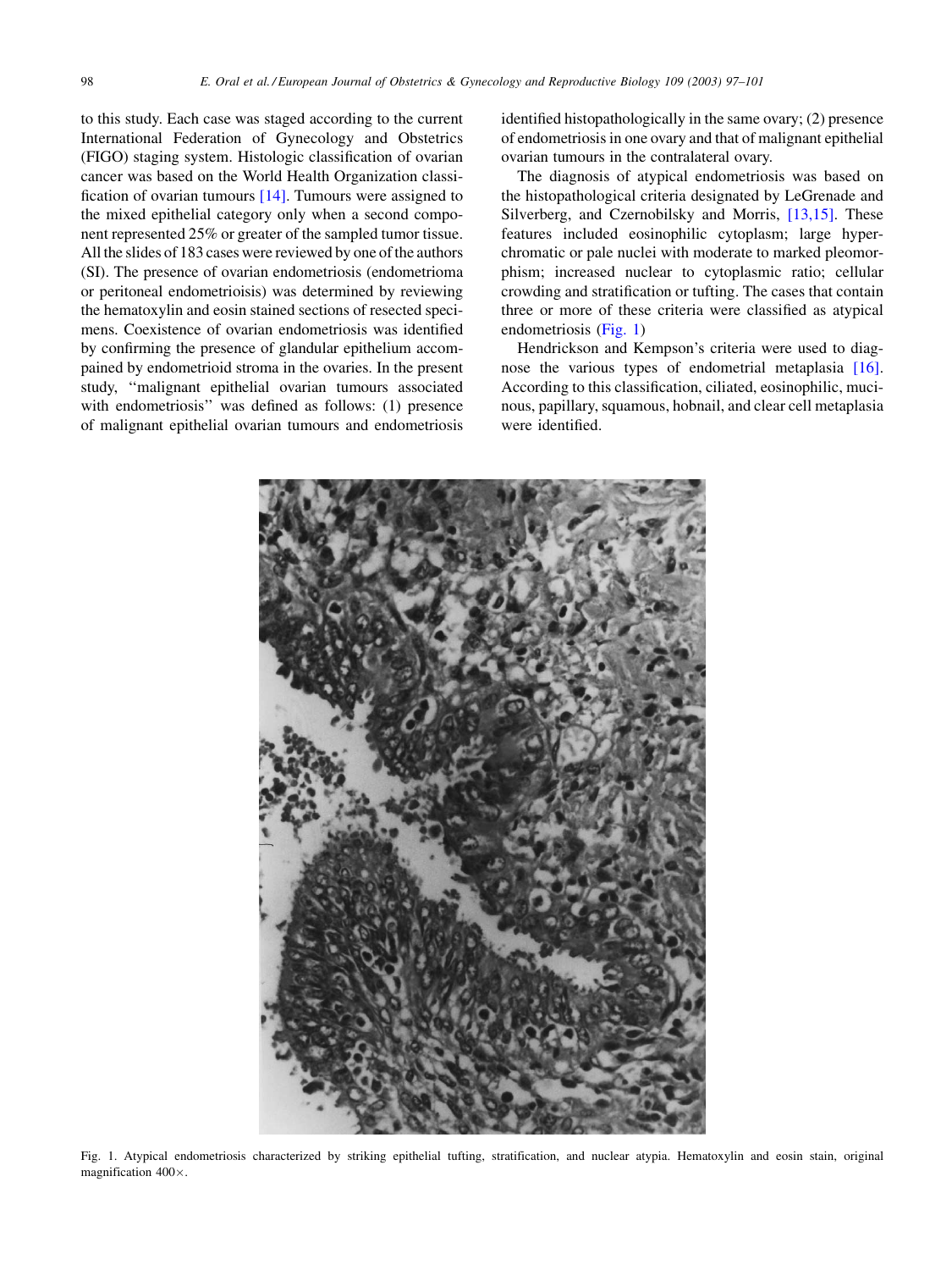<span id="page-2-0"></span>Differences between groups were analyzed by the  $\chi^2$ -test and level of  $P$ -value <0.05 was regarded as statistically significant.

### 3. Results

During the 6-year time period, there were 183 patients with malignant epithelial tumours of ovary (160 malignant and 23 borderline). Serous adenocarcinoma was the most frequently encountered histological subtype, accounting for the 59 of the 183 tumours (32.2%), followed by mixed 37 (20.2%), mucinous 23 (12.6%), endometrioid 18 (9.8%), clear cell 11 (6%), mucinous borderline tumours 12 (6.6%), serous borderline tumours 11 (6%) and others 12 (6.6%). Endometriosis was found in 14 of the 183 cases (7.65%). Eight cases were stage I–II and six cases were stage III. The mean age of the patients with ovarian endometriosis was  $43.4 \pm 12.7$  (range 26–70) years and four (28.6%) were nulliparous. Four (28.6%) of the women with ovarian cancer and endometriosis were postmenopausal. Table 1 shows the incidence of endometriosis in each histologic type of ovarian cancer and endometriosis being more frequently associated with endometriod (22.2%) and mixed (10.8%) adenocarcinomas than with other histological subtypes. The incidence in endometrioid type was significantly higher compared with that in serous type ( $P < 0.05$ ). The incidence of ovarian endometriosis in borderline tumours 13% (3/23) was higher than that in ovarian cancer 6.9% (11/160) ( $P > 0.05$ ). On the histological review, 8 (57.1%) cases were classified as atypical endometriosis and 6 (42.9%) cases were typical endometriosis. Atypical endometriosis was found in three endometrioid, in three mixed adenocarcinomas, in one mucinous carcinoma, and in one borderline tumour. Metaplasias (Ciliated and hobnail cell) were observed in 9 of 14 (64.3%) cases and were observed in both typical and atypical endometriosis. These 14 cases with endometriosis were classified as International Federation of Gynecology and Obstetrics (FIGO) stage I ( $n$ : 9, 64.3%), and stage III

| Table 1                                                                   |  |  |  |
|---------------------------------------------------------------------------|--|--|--|
| The incidence of ovarian endometriosis in each histologic type of ovarian |  |  |  |
| cancer                                                                    |  |  |  |

| Histological<br>type $(n)$   | Number of patients with endometriosis |         |              |  |
|------------------------------|---------------------------------------|---------|--------------|--|
|                              | Atypical                              | Typical | Total $(\%)$ |  |
| Serous <sup>a</sup> $(70)$   |                                       | 2       | 3(4.3)       |  |
| Mucinous <sup>a</sup> $(35)$ |                                       |         | 2(5.7)       |  |
| Endometrioid (18)            | 3                                     |         | 4(22.2)      |  |
| Clear cell $(11)$            |                                       |         | 1(9.1)       |  |
| Mixed $(37)$                 | 3                                     |         | $4^b$ (10.8) |  |
| Others $(12)$                |                                       | 0       | 0            |  |
| <b>Total</b> (183)           | 8                                     | 6       | 14 (7.65)    |  |

<sup>a</sup> Malignant and borderline tumours.

 $b$  One case clear cell  $+$  serous; one case clear cell  $+$  endometrioid; two cases serous  $+$  mucinous  $+$  endometrioid.

 $(n: 5, 35.7\%)$ . Tumours with endometriosis were nine  $(64.3\%)$ on the left-hand side, 2 (14.2%) on the right-hand side, and three (21.4%) were bilateral.

## 4. Comment

A number of studies have found an association of ovarian cancer and endometriosis [\[4–8\]](#page-3-0). Traditionally, it has been considered that only a subset of cases with these ovarian cancer were associated with endometriosis. But one recent study demonstrated that 70% of clear cell carcinomas and 43% of endometrioid carcinomas were associated endometriosis [\[8\].](#page-3-0) The incidence of endometriosis in ovarian cancer reported in the literature ranges from 4.2 to 29.1%  $[7,8,11,17-19]$  (Table 2). The incidence in the present study (7.65%) seems to be comparable to that reported from the other studies. The incidence of endometriosis in general population is thought to be 2–10% in the premenopausal women and 2–4% in the postmenopausal women [\[1,2\]](#page-3-0). Based on our institution surgery data the incidence of ovarian endometriosis was 8% in age under 50 years and 3% in age 50 years older. In our ovarian cancer patients (n: 410) 176 (42%) cases were premenopausal and FIGO stage I and II cases  $(n: 128)$  88 of them  $(68.8%)$  were premenopausal period.

The prevalence of endometriosis seems to be slightly higher in ovarian cancer patients that in the general population. One reason for frequent coexistence of endometriosis with ovarian cancer may be that both diseases share the same risk factors, such as infertility and nulliparity.Many reports have suggested that cases of ovarian cancer, especially with clear cell type and endometrioid type, which arose in preexisting endometriosis [\[4–6\].](#page-3-0) In some of these cases, a direct transition of the cancer from the lining epithelium of endometriosis was strongly suggested. Other evidence supporting the theory that endometriosis can undergo malignant transformation is the coexistence of carcinoma and endometriosis in a significant number of patients. The incidence of ovarian endometriosis in each histologic type of ovarian cancer in different studies was as follows: 0–13 in serous type; 0–6 in mucinous type; 8–70 in clear cell type; and 943 in endometrioid type [\[8,20\]](#page-3-0). These data indicate that clear cell and

Table 2

Summary of the reports on the incidence of ovarian endometriosis in ovarian cancer patients

| Reference                 | Incidence of ovarian<br>endometriosis $(\% )$ |  |  |
|---------------------------|-----------------------------------------------|--|--|
|                           |                                               |  |  |
| Aure et al. $[17]$        | 35/831 (4.2)                                  |  |  |
| Russel $[18]$             | 46/407 (11.3)                                 |  |  |
| Vercellini et al. [11]    | 60/504 (11.9)                                 |  |  |
| Jimbo et al. $[19]$       | 25/172 (14.5)                                 |  |  |
| Fukunaga and Ushigome [7] | 48/179 (26.8)                                 |  |  |
| Ogawa et al. $[8]$        | 37/127 (29.1)                                 |  |  |
| Oral et al. (2003)        | 14/183 (7.6)                                  |  |  |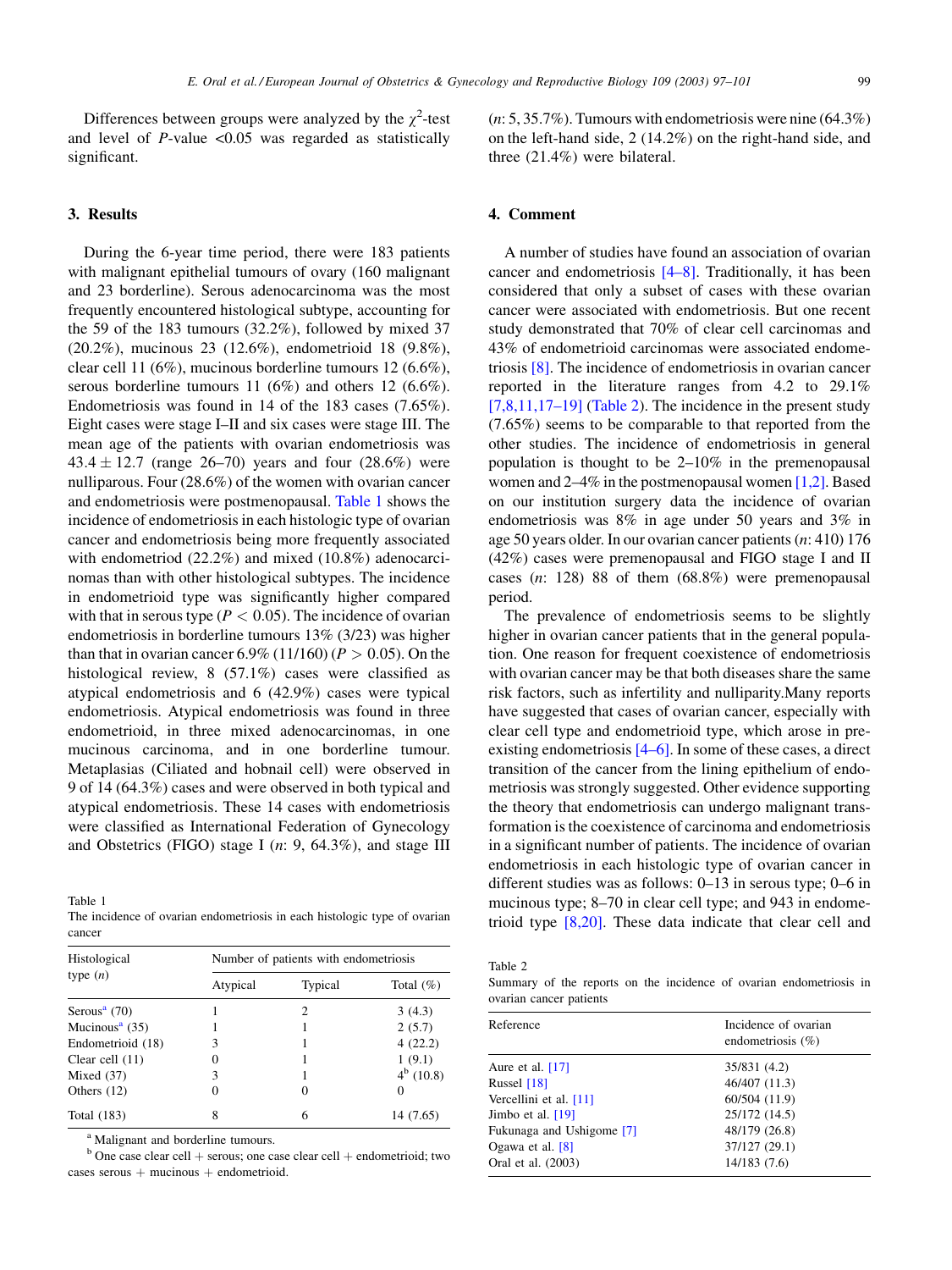<span id="page-3-0"></span>endometrioid types are frequently associated with endometriosis. However, it is to be noted that endometriosis in clear cell type in our group was less then the other studies (9.1%). The pathogenesis of ovarian endometrioid and clear cell carcinomas may be different from that of serous tumours. It would seem that ovarian endometrioid and clear cell carcinomas have a unique pathogenesis involving endometriosis, but the mechanisms of that pathway have not yet been determined.

In one study, authors concluded that ovarian endometriosis increases the risk of ovarian cancer, especially in postmenopausal women. Eleven (26%) of the women that study with endometrioid ovarian cancer had evidence of endometriosis next to the cancer and eight of the women (73%) were postmenopausal. [\[21\]](#page-4-0).The authors did not indicate whether the postmenopausal patients were taking hormone replacement therapy. In our patients, only four (28.6%) of them were postmenopausal and none of the were on hormone replacement therapy.

It has also been recognized that the endometriosis associated with ovarian carcinomas may contain foci of atypia that have been suggested as representing a premalignant phase within the endometriosis [3,13,22]. Fukunaga's group investigated the incidence of ovarian atypical endometriosis and its association with malignant epithelial tumours and found that 54 of 224 ovarian cancers were associated with ovarian endometriosis, of those 21 were typical and 33 were atypical [7]. They concluded that atypical endometriosis possesses a precancerous potential for the clear cell and endometrioid carcinomas. The incidence of atypical endometriosis was found to be 3.6% by Czernobilsky and Morris, 1.7% Fukunaga et al., 5.8% Bayramoglu and Duzcan, and 32.3% by Seidmann [15,7,23,24]. Recently, Ogawa et al. reported that of the 127 ovarian cancer patients, 29 (22.8%) had atypical endometriosis and most of them (86.2%) were associated with clear cell type carcinoma [8]. In our study, incidence of atypical endometriosis was 4.4% (8/183) and most of them were associated with endometrioid and mixed type carcinoma ([Table 1\)](#page-2-0). It is noted that so-called 'atypical endometriosis' may represent a step in that pathway, but the factors leading to this atypia are not understood.

Fukunaga and Ushigome in their series, they observed ciliated and eosinophilic metaplasias associated with malignant ovarian epithelial tumor [\[25\].](#page-4-0) But, there was no correlation between types of carcinoma and types of metaplasia in endometriosis.

Fukunaga et al. reported 4 in 42 (9.5%) borderline epithelial ovarian tumours were associated with endometriosis and three were mucinous mullerian type [7]. In our group, however it was not the statistically significant, we found that 13% borderline tumours were associated with endometriosis. Rutgers and Scully mentioned that müllerian mucinous borderline tumours were associated with 30% frequency of endometriosis [\[26\]](#page-4-0). Among our mucinous borderline tumours (12 cases) one of them was associated mucinous müllerian type with atypical endometriosis.

Vercellini et al. investigated the distribution of early stage epithelial ovarian tumours and they found that proportion of left-sided lesions was higher (65%) in the endometrioid type than the other types [\[27\].](#page-4-0) In our series, tumours with endometriosis were 64.3% on the left-hand side but the proportion of left-sided ovarian tumours with endometriosis is very similar in each histologic type.

In this study, we found that atypical endometriosis was frequently to be associated with ovarian carcinoma, especially with endometrioid and mixed type carcinoma.

#### Acknowledgements

We thank the staff of the Department of Obstetrics and Gynecology, who performed these operations.

#### References

- [1] Olive DL, Schwartz LB. Endometriosis N Engl J Med 1993;328:1759–69.
- [2] Punnonen R, Klemi PJ, Nikkanen U. Postmenopausal endometriosis. Am J Obstet Gynecol 1980;11:195–200.
- [3] Sampson JA. Endometrial carcinoma of the ovary, arising in endometrial tissue in that organ. Arch Surg 1925;10:1–72.
- [4] Moll UM, Chumas JC, Chalas E, Mann WJ. Ovarian carcinoma arising in atypical endometriosis. Obstet Gynecol 1990;75:537–9.
- [5] Heaps JM, Nieberg RK, Berek JS. Malignant neoplasms arising in endometriosis. Obstet Gynecol 1990;75:1023–8.
- [6] De La Cuesta RS, Eichhorn JH, Rice LW, Fuller AF, Nikrui N, Goff BA. Histologic transformation of benign endometriosis to early epithelial ovarian cancer. Gynecol Oncol 1996;60:238–44.
- [7] Fukunaga M, Nomura K, Ishikawa E, Ushigome S. Ovarian atypical endometriosis: its close association with malignant epithelial tumours. Histopathology 1997;30:249–55.
- [8] Ogawa S, Kaku T, Amada S, Kobayashi H, Hirakawa T, Ariyoshi K, et al. Ovarian endometriosis associated with ovarian carcinoma: a clinicopathological and immunohistochemical study. Gynecol Oncol 2000;77:298–304.
- [9] Stem RC, Dash R, Bentley RC, Snyder MJ, Haney A, Robboy SJ. Malignancy in endometriosis: frequency and comparision of ovarian and extra ovarian types. Int J Gynecol Pathol 2001;20:133–9.
- [10] Mostoufizadeh M, Scully RE. Malignant tumours arising in endometriosis. Clin Obstet Gynecol 1980;23:951–63.
- [11] Vercellini P, Parazzini F, Bolis G, Carinelli S, Dindelli M, Vendola N, et al. Endometriosis and ovarian cancer. Am J Obstet Gynecol 1993;169:181–2.
- [12] Brinton LA, Gridley G, Persson I, Baron J, Bergqvist A. Cancer risk after a hospital discharge diagnosis of endometriosis. Am J Obstet Gynecol 1997;176:572–9.
- [13] LaGrenade A, Silverberg SG. Ovarian tumours associated with atypical endometriosis. Human Pathol 1988;19:1080–4.
- [14] Serov SF, Scully RE, Sobin LH. International histologic classification of tumours, no. 9. Histologic typing of ovarian tumours. Geneva: World Health Organization; 1973.
- [15] Czernobilsky B, Morris WJ. A histologic study of ovarian endometriosis with emphasis on hyperplastic and atypical changes. Obstet Gynecol 1979;53:318–23.
- [16] Hendrickson MR, Kempson RL. Endometrial epithelial metaplasias: proliferations frequently misdiagnosed as adenocarcinoma. Report of 89 cases and proposed classification. Am J Surg Pathol 1980;4: 525–42.